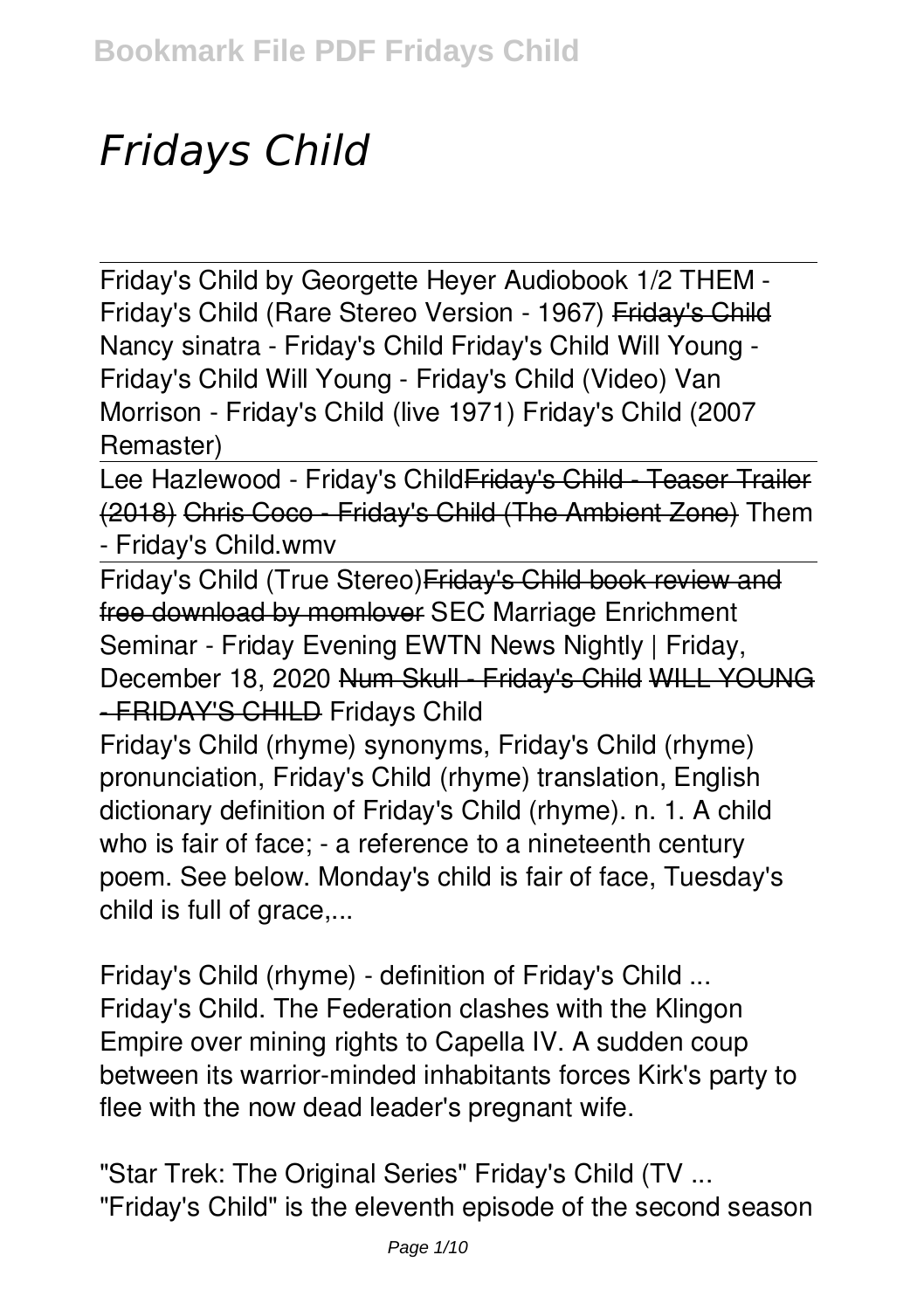of the American science fiction television series Star Trek. Written by D.C. Fontana and directed by Joseph Pevney it was first broadcast December 1, 1967. In the episode, the crew of the Enterprise become entangled in a planet's tribal power struggle. Adding to their difficulty is the presence of the Klingons, and a woman who does not want her unborn child. The episode's title is derived from a traditional English poem, known as "Mon

*Friday's Child (Star Trek: The Original Series) - Wikipedia* Friday<sub>ll</sub>'s Child is owned by Sue & Tom Klein. Residents of Baltimore, they have raised three children of their own, and are enjoying their time as grandparents of five! Sue has been the owner and operator of Friday<sup>®</sup>s Child since 1996.

*Baltimore Preschool | Friday's Child Early Learning Center* Friday's Child Sportswear Ltd. is a New York Domestic Business Corporation filed on March 24, 1994. The company's filing status is listed as Inactive - Dissolution By Proclamation / Annulmen and its File Number is 1806290. The Registered Agent on file for this company is Friday's Child Sportswear Ltd. and is located at 147 West 35th Street, New York, NY 10001.

*Friday's Child Sportswear Ltd. in New York, NY | Company Info*

Fridaylls Child is Loving and Giving. Friday children are bighearted and generous. However, in many traditional versions, anything on a Friday was held as bad luck. In the 1887 version of Monday<sup>[]</sup>s Child published in Harper<sup>[]</sup>s Weekly, it is Friday, not Wednesday, associated with the child Ifull of woe.<sup>"</sup> This most likely reflects the Christian association with Friday as the day of the Crucifixion.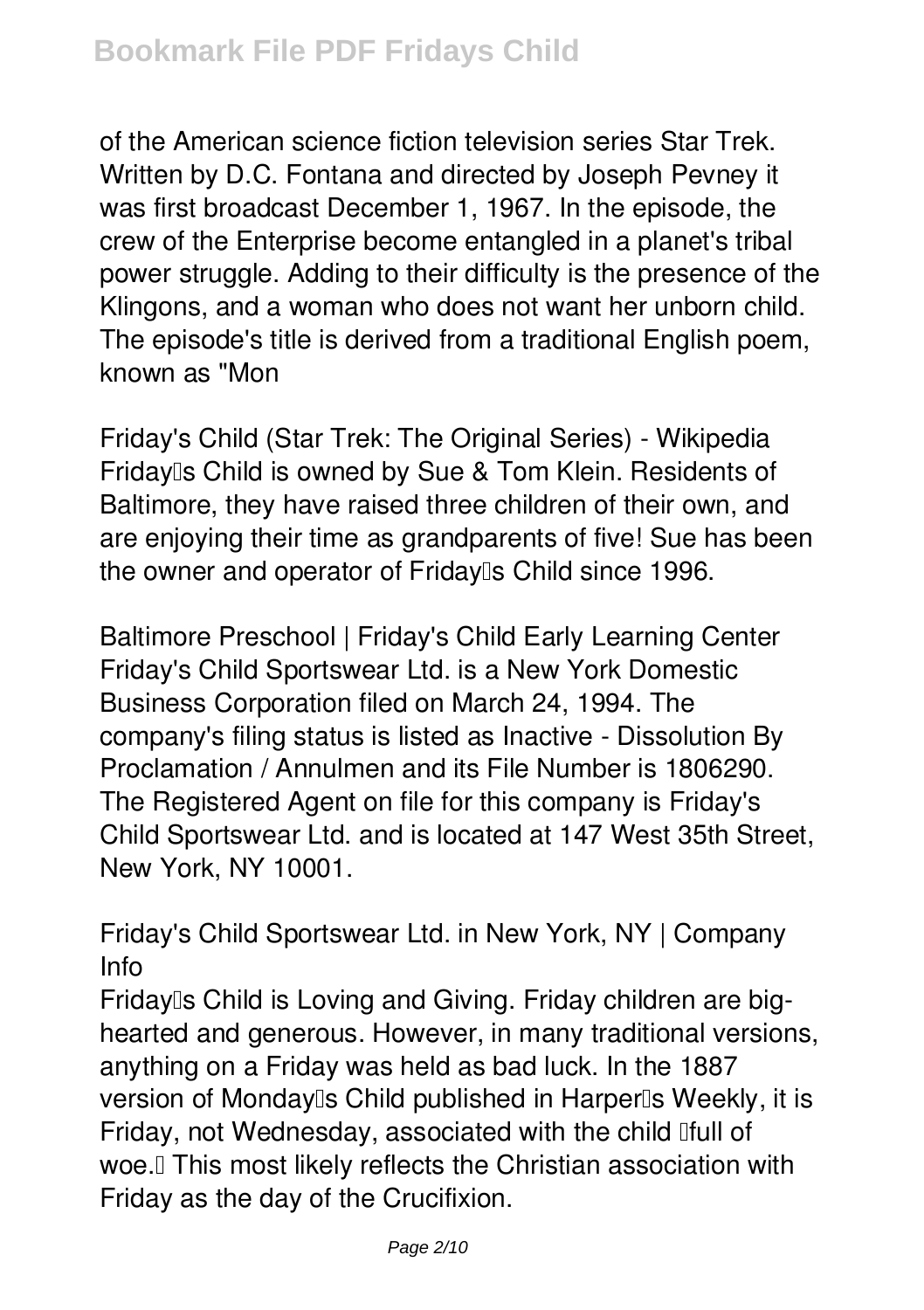*Monday's Child Poem: Your Child's Personality by Day of ...* The latest tweets from @fridays\_child69

#### *Fridays (@fridays\_child69) • Twitter*

Friday's Child (original title) PG-13 | 1h 31min | Crime, Drama | 22 November 2019 (USA) 1:50 | Trailer. 2 VIDEOS | 7 IMAGES. Fresh out of foster care at age 18, a young drifter turns to petty crime to survive, and discovers an impossible love in an unlikely friend.

# *Age Out (2018) - IMDb*

" We are most proud of the feeling someone has when they receive a Friday's Child baby gift basket. The genuine delight is the result of our dedication to creating original gifts, exquisitely presented, and with an attention to detail that feels like you have put the gift together yourself." Information.

## *Friday's Child Baby Gifts*

Despite modern versions in which "Wednesday's child is full of woe," an early incarnation of this rhyme appeared in a multipart fictional story in a chapter appearing in Harper's Weekly on September 17, 1887, in which "Friday's child is full of woe", perhaps reflecting traditional superstitions associated with bad luck on Friday  $\mathbb I$  as many Christians associated Friday with the Crucifixion. In addition to Wednesday's and Friday's children's role reversal, the fates of Thursday's and ...

#### *Monday's Child - Wikipedia*

The name of this episode derives from the 1887 Harper's Weekly version of the old children's rhyme, Monday's Child, which includes the line "Friday's child is full of woe." "Capellans" was also the name given to the aliens in Jerry Sohl 's 1953 novel The Transcendent Man , though the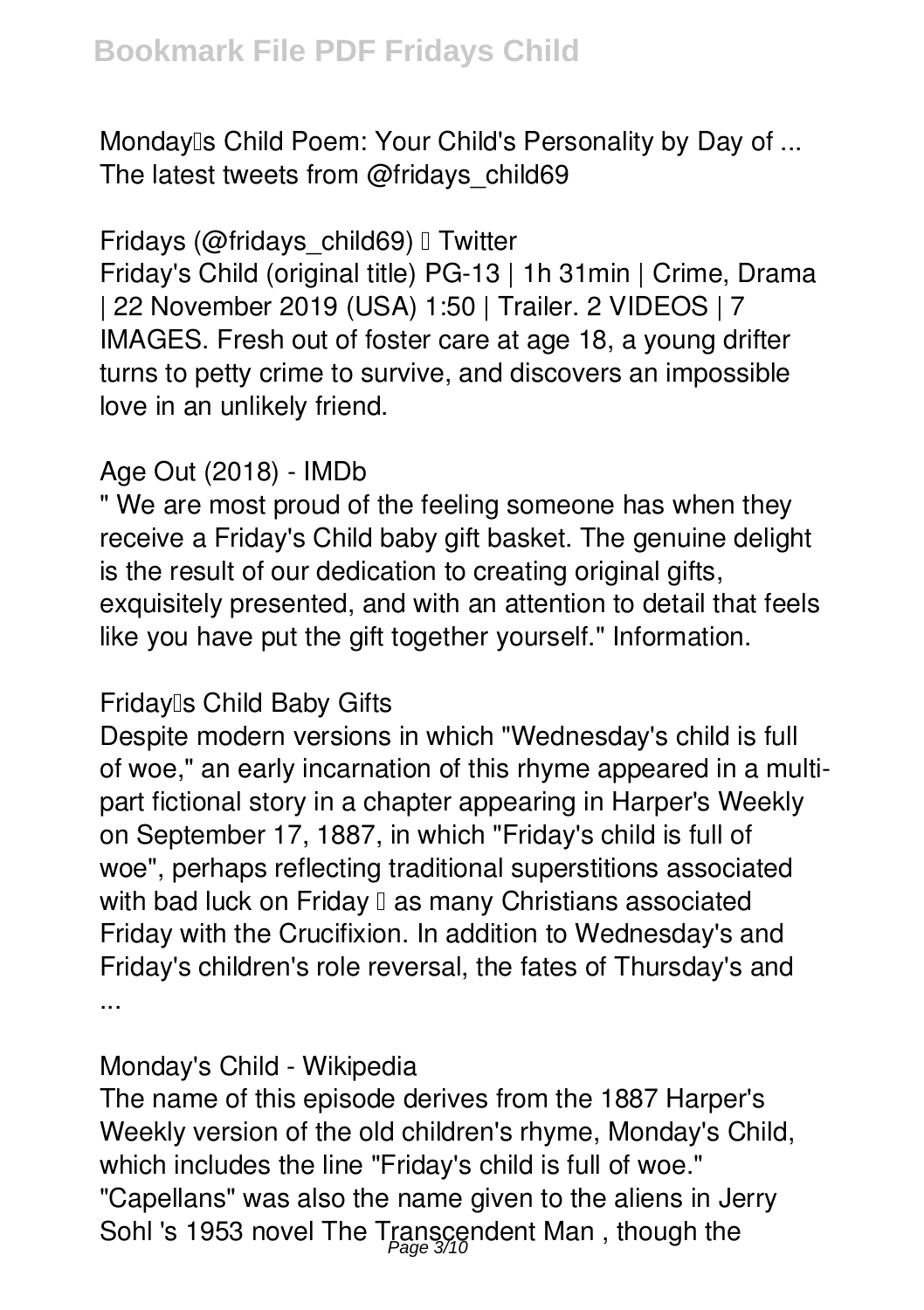connection seems unintentional: the aliens in that book were closer in style to the Organians .

*Friday's Child (episode) | Memory Alpha | Fandom* Friday's Child, Inc. is a New York Domestic Business Corporation filed on December 14, 2000. The company's filing status is listed as Inactive - Dissolution (Nov 08, 2005) and its File Number is 2583899. The Registered Agent on file for this company is Friday's Child, Inc. and is located at 18 Tinker St, Woodstock, NY 12498.

*Friday's Child, Inc. in Woodstock, NY | Company Info & Reviews*

Friday<sup>[]</sup>s Child is a secular organization and works with all kinds of families, without discriminating on gender, race, sexual orientation, disability, or religion. Fridaylls Child Adoption Services Inc. 17 W. Pall Mall Street Winchester, VA 22601

#### *Fridays Child*

An 18-year-old orphan makes the transition from life in foster care to being an independent adult. Instead of furthering his education, he begins working at a construction yard and turns to petty ...

*Friday's Child (2018) - Rotten Tomatoes* Friday's Child is an education focused early learning center. Our curriculum is designed to prepare children mentally, socially, emotionally and physically for elementary school and beyond. We are a State certified center, as well as the only Keystone STARS certified center in the Robesonia, Womelsdorf and Wernersville area.

*Fridays Child - Care.com Robesonia, PA* Page 4/10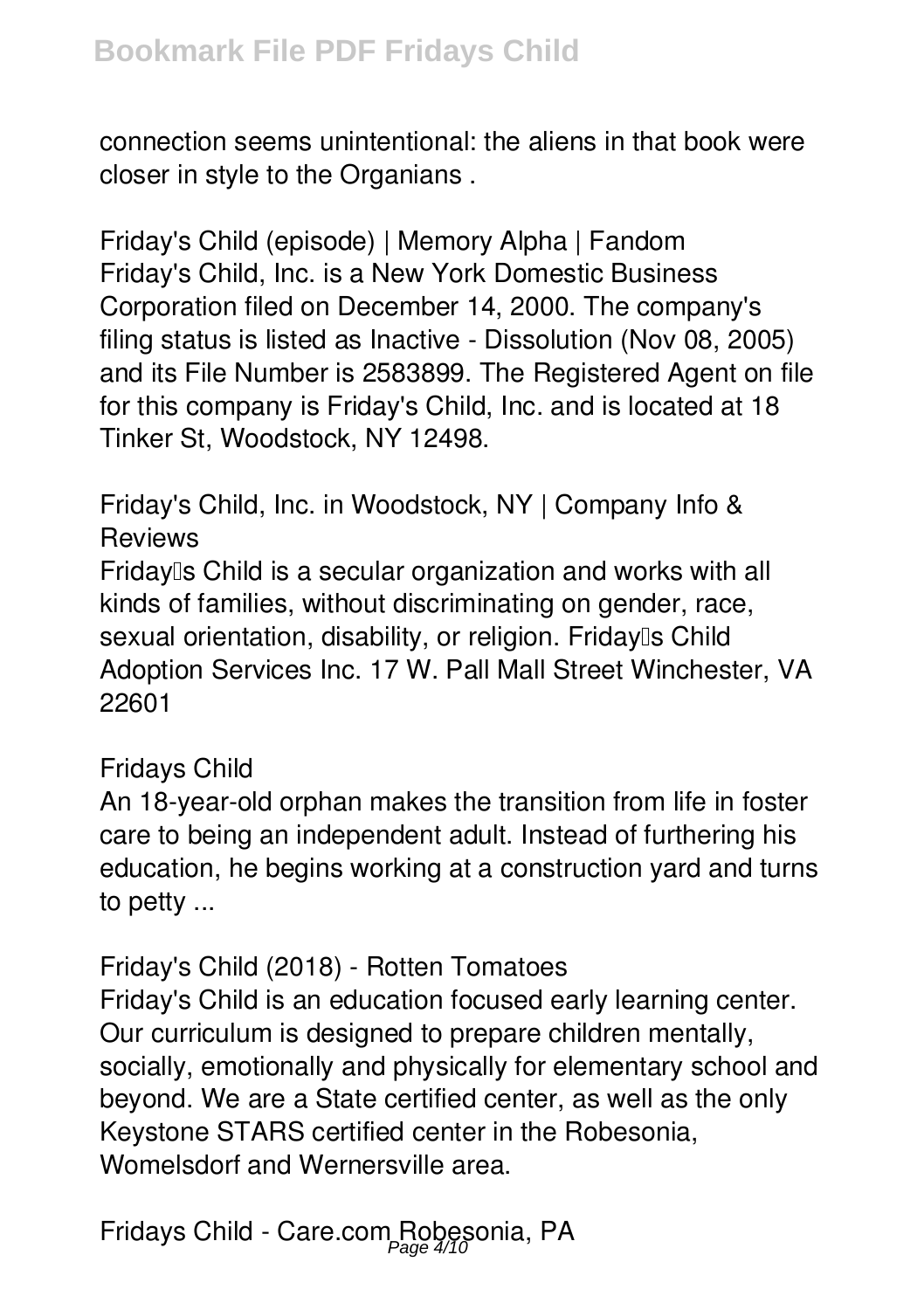Friday's Child had lots of cute elements and overall was a fun Heyer-style romp through the London season. Hero was an adorable heroine- sweet tempered and loyal, nearly to a fault. I usually prefer a bit more outgoing heroine, but for this story 'Kitten' was perfect. Lord Sheringhams friends were hilariously entertaining!

*Friday's Child (Regency Romances): Heyer, Georgette ...* Friday<sup>®</sup>s Child Lyrics. From the north. To the south. Ya walked all the way. Ya know ya left your. Left your home. For good to stay. While ya built all. All of your castles.

*Van Morrison – Friday's Child Lyrics | Genius Lyrics* Thursday's child has far to go, Friday's child is loving and giving, Saturday's child works hard for a living, But the child who is born on the Sabbath day Is bonnie and blithe and good and gay.[1] Often some of the lines are switched as in: Monday's child is fair of face, Tuesday's child is full of grace, Wednesday's child is full of woe,

*"Friday's Child" - Pain in the English*

Did you scroll all this way to get facts about fridays child? Well you're in luck, because here they come. Well you're in luck, because here they come. There are 2255 fridays child for sale on Etsy, and they cost \$10.35 on average.

Friday's Child by Georgette Heyer Audiobook 1/2 THEM - Friday's Child (Rare Stereo Version - 1967) Friday's Child **Nancy sinatra - Friday's Child** Friday's Child Will Young - Friday's Child Will Young - Friday's Child (Video) *Van*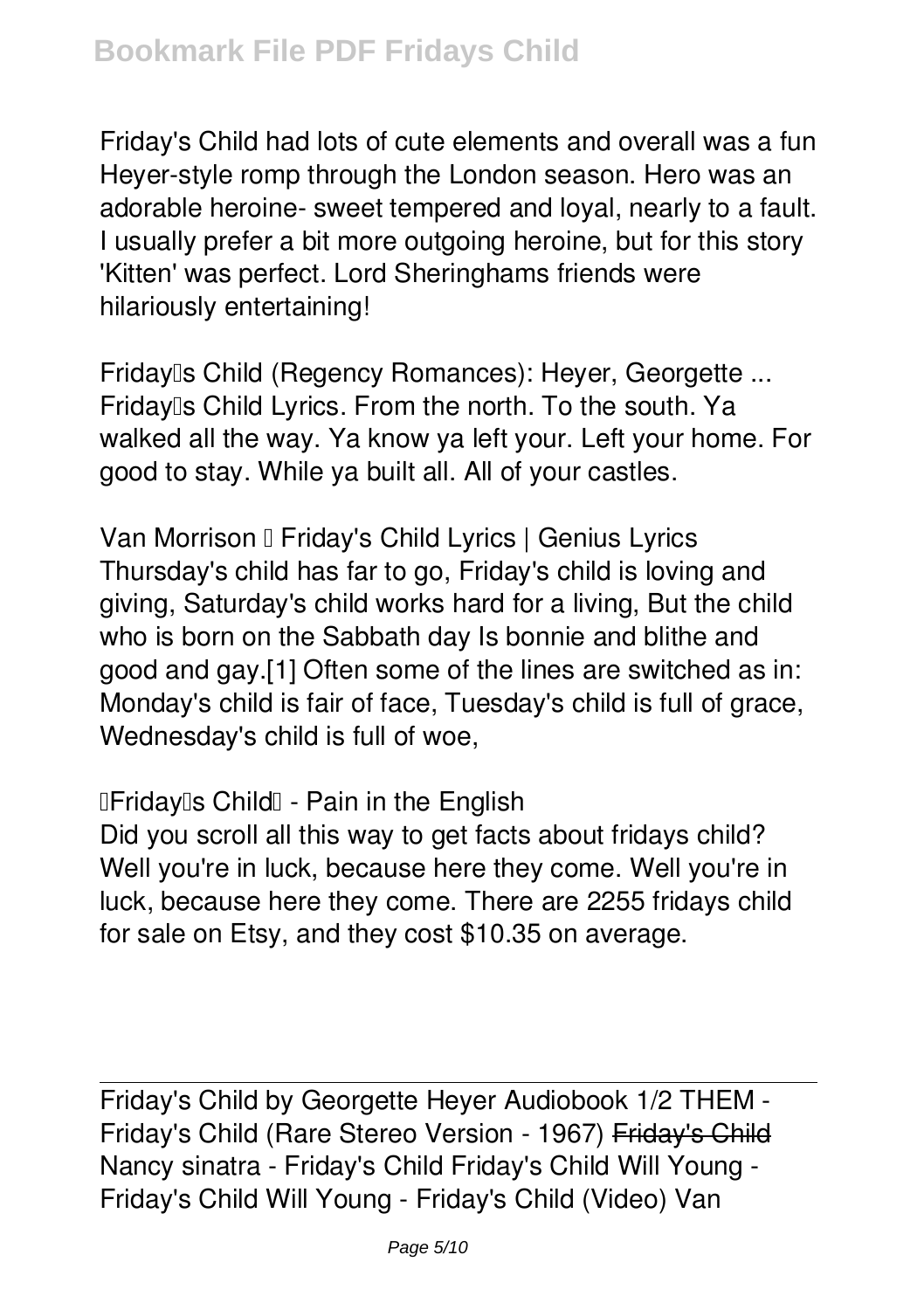## *Morrison - Friday's Child (live 1971)* **Friday's Child (2007 Remaster)**

Lee Hazlewood - Friday's Child Friday's Child - Teaser Trailer (2018) Chris Coco - Friday's Child (The Ambient Zone) Them - Friday's Child.wmv

Friday's Child (True Stereo)Friday's Child book review and free download by momlover *SEC Marriage Enrichment Seminar - Friday Evening* EWTN News Nightly | Friday, December 18, 2020 Num Skull - Friday's Child WILL YOUNG - FRIDAY'S CHILD *Fridays Child*

Friday's Child (rhyme) synonyms, Friday's Child (rhyme) pronunciation, Friday's Child (rhyme) translation, English dictionary definition of Friday's Child (rhyme). n. 1. A child who is fair of face; - a reference to a nineteenth century poem. See below. Monday's child is fair of face, Tuesday's child is full of grace,...

*Friday's Child (rhyme) - definition of Friday's Child ...* Friday's Child. The Federation clashes with the Klingon Empire over mining rights to Capella IV. A sudden coup between its warrior-minded inhabitants forces Kirk's party to flee with the now dead leader's pregnant wife.

*"Star Trek: The Original Series" Friday's Child (TV ...* "Friday's Child" is the eleventh episode of the second season of the American science fiction television series Star Trek. Written by D.C. Fontana and directed by Joseph Pevney it was first broadcast December 1, 1967. In the episode, the crew of the Enterprise become entangled in a planet's tribal power struggle. Adding to their difficulty is the presence of the Klingons, and a woman who does not want her unborn child. The episode's title is derived from a traditional English poem, known as "Mon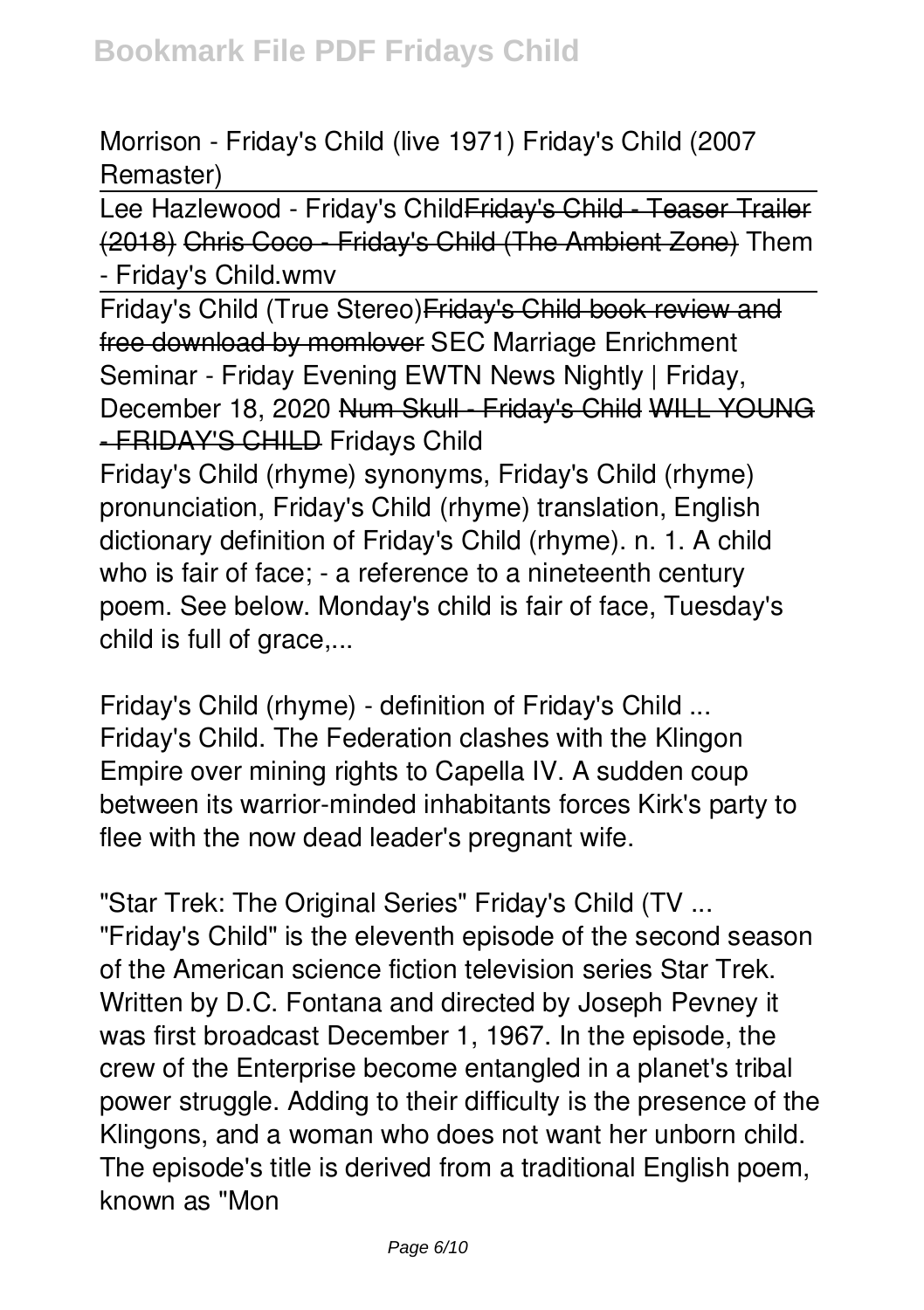*Friday's Child (Star Trek: The Original Series) - Wikipedia* Friday<sup>®</sup>s Child is owned by Sue & Tom Klein. Residents of Baltimore, they have raised three children of their own, and are enjoying their time as grandparents of five! Sue has been the owner and operator of Fridaylls Child since 1996.

*Baltimore Preschool | Friday's Child Early Learning Center* Friday's Child Sportswear Ltd. is a New York Domestic Business Corporation filed on March 24, 1994. The company's filing status is listed as Inactive - Dissolution By Proclamation / Annulmen and its File Number is 1806290. The Registered Agent on file for this company is Friday's Child Sportswear Ltd. and is located at 147 West 35th Street, New York, NY 10001.

*Friday's Child Sportswear Ltd. in New York, NY | Company Info*

Friday<sup>®</sup>s Child is Loving and Giving. Friday children are bighearted and generous. However, in many traditional versions, anything on a Friday was held as bad luck. In the 1887 version of Monday<sup>®</sup>s Child published in Harper<sup>®</sup>s Weekly, it is Friday, not Wednesday, associated with the child lifull of woe.<sup>[]</sup> This most likely reflects the Christian association with Friday as the day of the Crucifixion.

*Monday's Child Poem: Your Child's Personality by Day of ...* The latest tweets from @fridays\_child69

*Fridays (@fridays\_child69)* I Twitter

Friday's Child (original title) PG-13 | 1h 31min | Crime, Drama | 22 November 2019 (USA) 1:50 | Trailer. 2 VIDEOS | 7 IMAGES. Fresh out of foster care at age 18, a young drifter turns to petty crime to survive, and discovers an impossible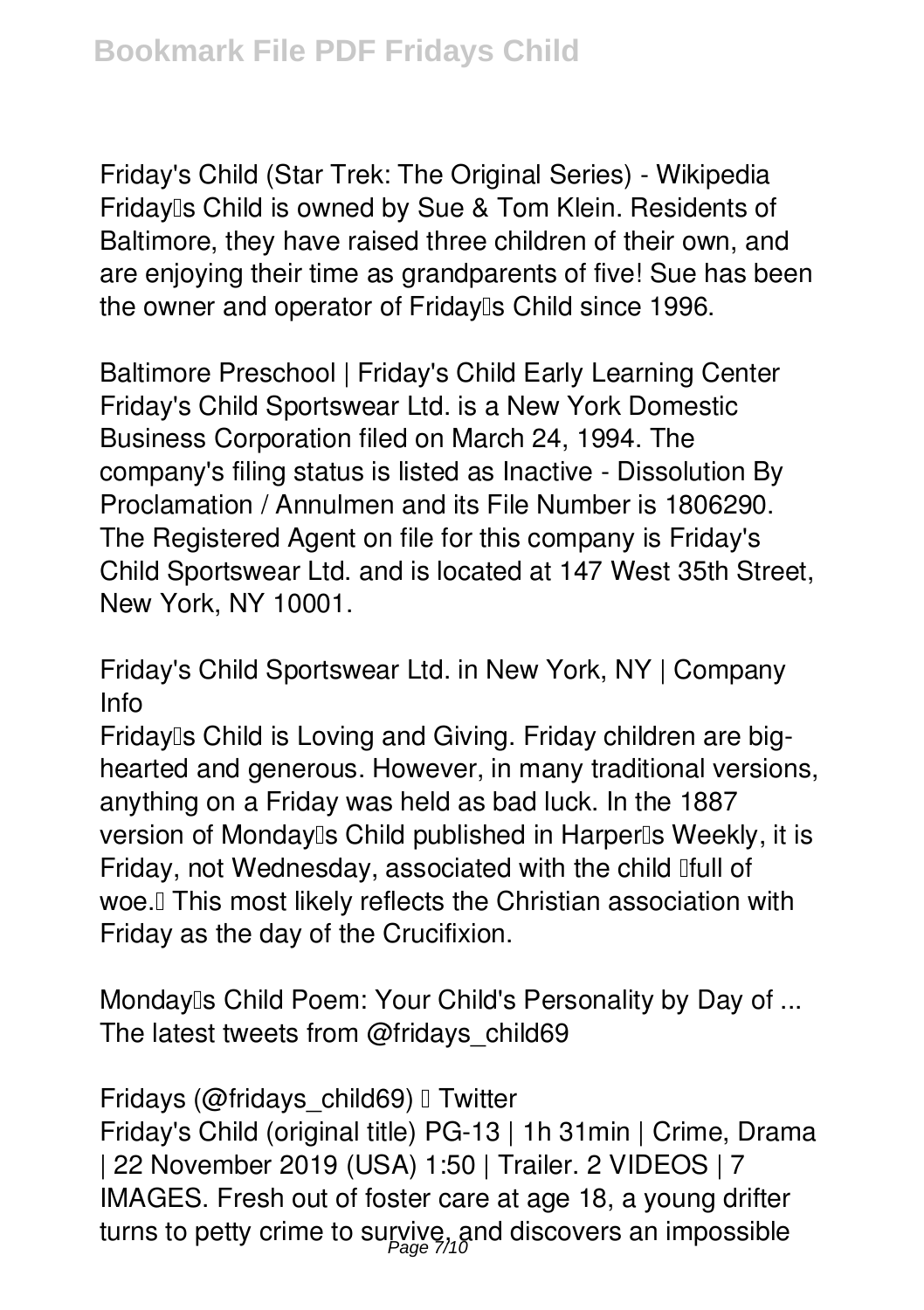love in an unlikely friend.

#### *Age Out (2018) - IMDb*

" We are most proud of the feeling someone has when they receive a Friday's Child baby gift basket. The genuine delight is the result of our dedication to creating original gifts, exquisitely presented, and with an attention to detail that feels like you have put the gift together yourself." Information.

## *Friday's Child Baby Gifts*

Despite modern versions in which "Wednesday's child is full of woe," an early incarnation of this rhyme appeared in a multipart fictional story in a chapter appearing in Harper's Weekly on September 17, 1887, in which "Friday's child is full of woe", perhaps reflecting traditional superstitions associated with bad luck on Friday  $\mathbb I$  as many Christians associated Friday with the Crucifixion. In addition to Wednesday's and Friday's children's role reversal, the fates of Thursday's and ...

## *Monday's Child - Wikipedia*

The name of this episode derives from the 1887 Harper's Weekly version of the old children's rhyme, Monday's Child, which includes the line "Friday's child is full of woe." "Capellans" was also the name given to the aliens in Jerry Sohl 's 1953 novel The Transcendent Man , though the connection seems unintentional: the aliens in that book were closer in style to the Organians .

*Friday's Child (episode) | Memory Alpha | Fandom* Friday's Child, Inc. is a New York Domestic Business Corporation filed on December 14, 2000. The company's filing status is listed as Inactive - Dissolution (Nov 08, 2005) and its File Number is 2583899. The Registered Agent on file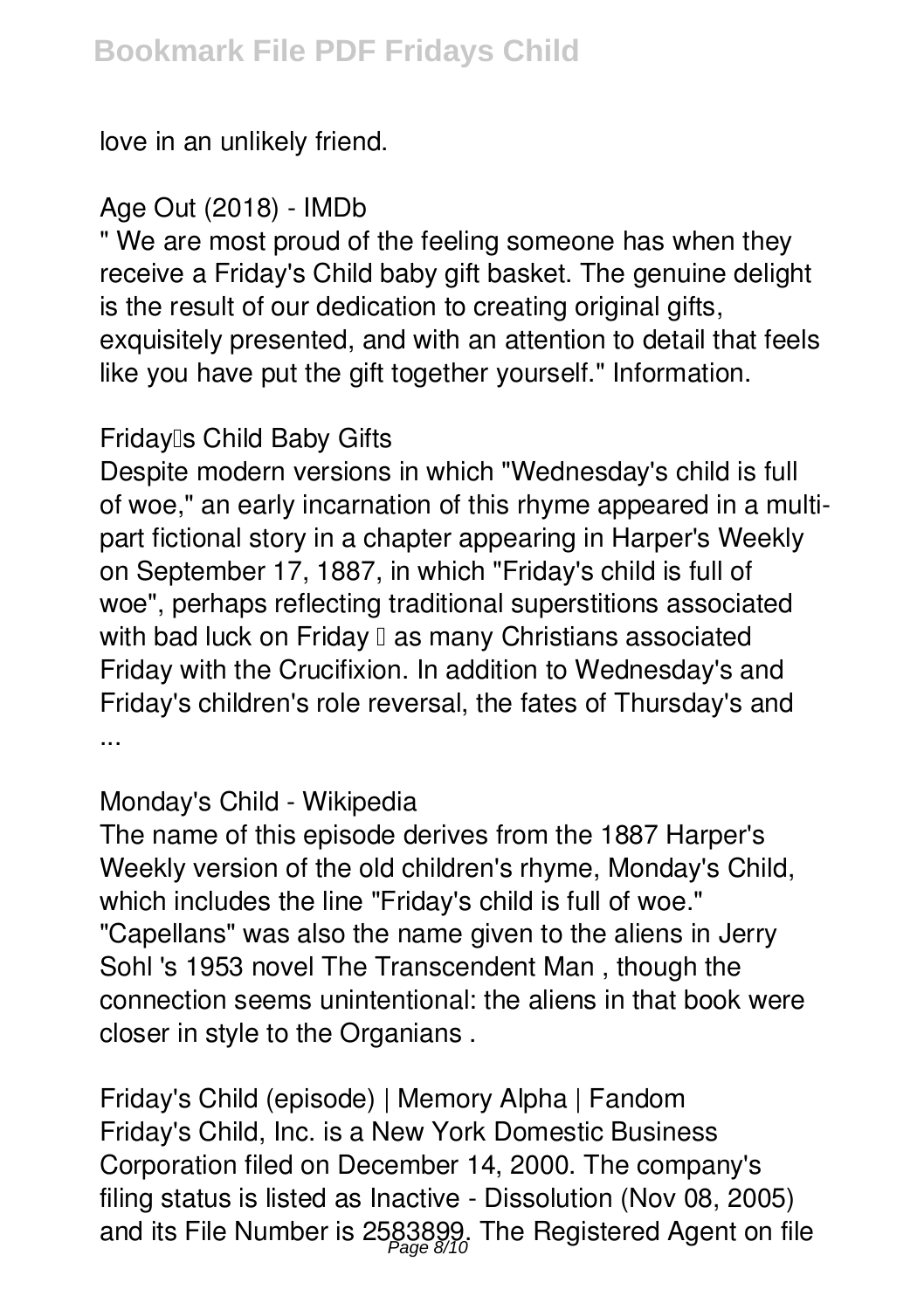for this company is Friday's Child, Inc. and is located at 18 Tinker St, Woodstock, NY 12498.

*Friday's Child, Inc. in Woodstock, NY | Company Info & Reviews*

Friday<sup>®</sup>s Child is a secular organization and works with all kinds of families, without discriminating on gender, race, sexual orientation, disability, or religion. Friday<sup>®</sup>s Child Adoption Services Inc. 17 W. Pall Mall Street Winchester, VA 22601

#### *Fridays Child*

An 18-year-old orphan makes the transition from life in foster care to being an independent adult. Instead of furthering his education, he begins working at a construction yard and turns to petty ...

*Friday's Child (2018) - Rotten Tomatoes*

Friday's Child is an education focused early learning center. Our curriculum is designed to prepare children mentally, socially, emotionally and physically for elementary school and beyond. We are a State certified center, as well as the only Keystone STARS certified center in the Robesonia, Womelsdorf and Wernersville area.

## *Fridays Child - Care.com Robesonia, PA*

Friday's Child had lots of cute elements and overall was a fun Heyer-style romp through the London season. Hero was an adorable heroine- sweet tempered and loyal, nearly to a fault. I usually prefer a bit more outgoing heroine, but for this story 'Kitten' was perfect. Lord Sheringhams friends were hilariously entertaining!

*Friday's Child (Regency Romances): Heyer, Georgette ...* Page 9/10